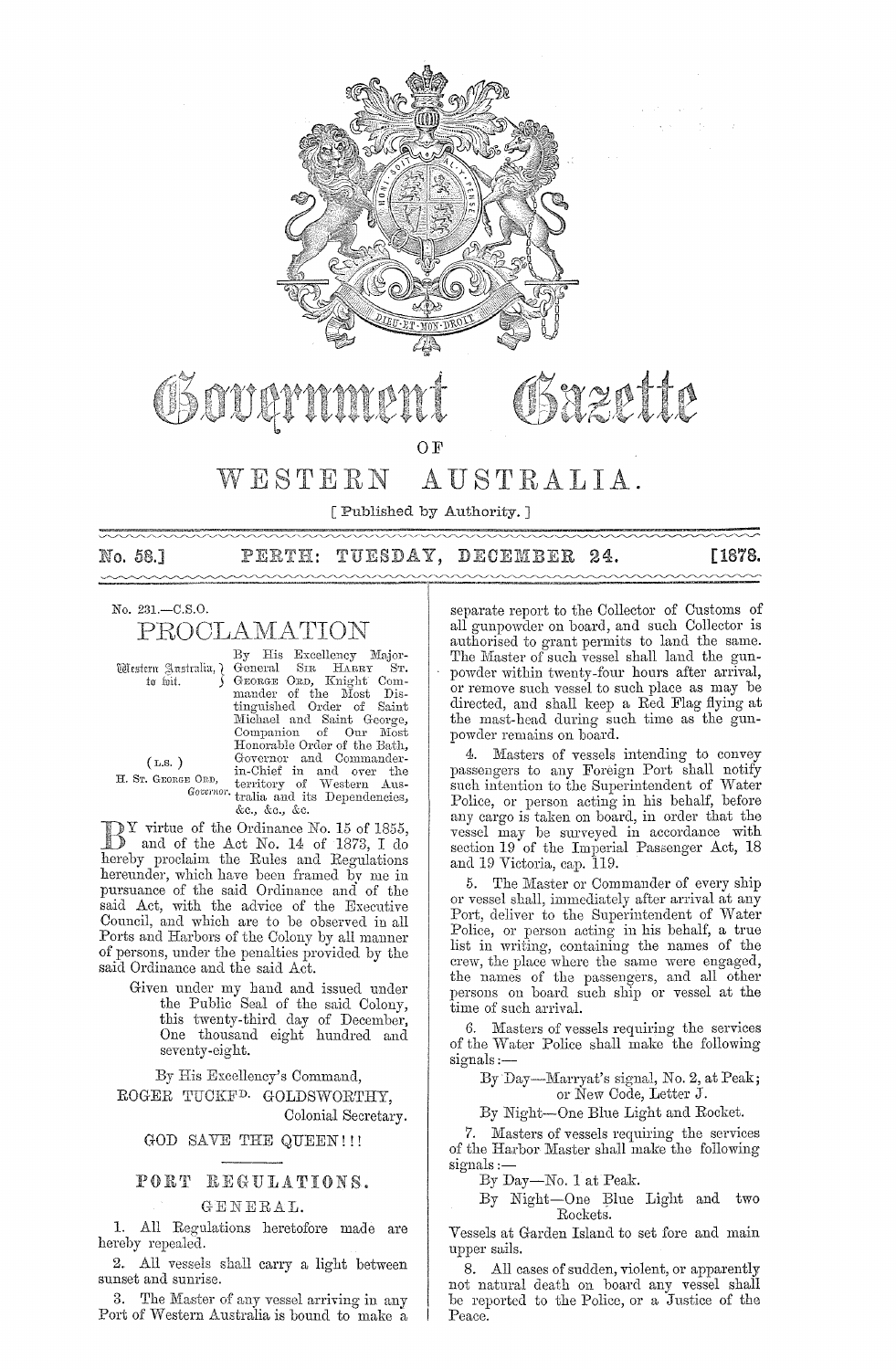#### *Applicable to the Port of Fremantle only.*

9. Whenever the Harbor Master makes a signal from the Flag Staff on the Gaol Hill, Fremantle, by hoisting No. 1, the Master of every vessel shall send down top-gallant yards and let go a second anchor. Every vessel anchoring in Gage's Roads between the 15th May and 15th November, shall send topgallant masts on deck, and have a second anchor ready to let go.

10. No person is allowed to land on the Island of Rottnest, except officers on duty, without having previously obtained a written permission to do so from the Colonial Secretary.

11. No boats except steam boats shall be ·allowed to cross the Bar at the mouth of the River Swan at Fremantle, whenever a Ball is hoisted at the Yard Arm of the Flag Staff on Arthur's Head; and the master of any steam boat will only be allowed to cross on the understanding that it is entirely at his own risk and responsibility.

Steamers in such cases will not be allowed to tow other vessels across or to carry passengers.

> The following regulations (12–16) are ap*plicable only to that part of the Port of Fremantle known as Rockingham, Cockblirn S01md:-*

12. Vessels loading at Rockingham, in Cockburn Sound, must anchor one-third of a mile from the beach, having the temporary Jetty bearing about South-east.

13. Vessels loading at Rockingham between the 15th May and the 15th November, must be moored with an open hawse to the Northeast, and send down top-gallant and royal yards on deck.

14. With the wind at North-east, and the Barometer falling, masters of vessels must run out cable to ninety fathoms or more on both cables, taking care that an equal strain be kept on both as the wind hauls to the West.

15. Any person who shall throw or cause to be thrown out of any vessel in Cockburn Sound, any ballast or other substance into the water or below high water nmrk, or who shall remove or take away from any part of such harbor any sand, stone, or ballast, without the consent of the Harbor Master, shall forfeit a sum not exceeding £50.

16. Vessels loading with timber may run warps or kedges in shore and warp the vessel as close to the Jetty as their chains will allow, but on no account are the anchors to be lifted from their original position for the purpose of hauling alongside the Jetty.

> *The following regulations (17-20) are applicable to the P01't of Albany only.*

1'7 . No ship or vessel shall take in' or discharge ballast before the expiration of twentyfour hours after a written notice of her master's intention to do so shall have been given to the Harbor Master, or left at his house, unless the master of such ship or vessel shall have received permission from the Harbor Master to do so sooner.

18. No barge or lighter shall lie in the, fair way of the harbor, between sunset and sunrise.

19. No ship, vessel, or craft, whether seagoing or not, shall sailor steam within the harbor between sunset and sunrise, without exhibiting the lights required to be exhibited by sea-going ships.

20. No timber, wreck, or other moveable substance, shall be allowed to be on the beach within the limits of the port below high water mark.

#### MOORINGS.

Moorings have been laid down at the following Ports:--Fremantle, Champion Bay, Bunbury (in Koombanah Bay), Geographe Bay, and Irwin.

- *Fremantle-Outer* Moorings, consisting of one 25 cwt. anchor and 45 fathoms  $1\frac{1}{2}$ inch chain.
- Fremantle-Moorings off New Sea Jetty, one 18 cwt. anchor and 60 fathoms  $1\frac{1}{2}$  inch chain.
- *Champion Bay-One* 25 cwt. anchor and 60 fathoms  $1\frac{1}{2}$  inch chain.
- Bunbury, *Koombanah Bay*—One 25 cwt.<br>anchor and 60 fathoms of  $1\frac{1}{2}$  inch chain.

*Lockeville, Geographe Bay*-One 25 cwt. anchor and 45 fathoms of  $1\frac{1}{2}$  inch chain.

21. The moorings being single, care must be taken by vessels riding to them that they do not foul the anchors by swinging round in shifts of wind, &c.

22. Masters of vessels or other persons shall use such moorings only with the permission of the Harbor Master or Resident Magistrate of the Port or Harbor.

23. Masters of vessels or other persons using the moorings shall not, except in very fine weather, shackle on to the buoys, but shall take the buoy on board and shackle on to the end of the mooring chain.

24. Masters of vessels or other persons using the moorings will be charged at the rate of 5s. for every day or portion of a day during which such moorings are used.

Such persons will be held responsible for carelessness or negligence, and will be required to make good any loss or damage occasioned thereby.

26. The Government will not be responsible for any accident or casualty which may occur to vessels using the moorings.

#### PILOTAGE.

27. At any Port in Western Australia where a Pilot is provided, the payment of pilotage in accordance with the regulated scale shall be compulsory on all Masters of Vessels, with the exceptions of those below mentioned.

28. At the Port of Fremantle outward pilotage shall only be charged in case the Master of a vessel shall require the services of a Pilot.

The Masters of all vessels *bona fide* engaged in the Coasting Trade of the Colony will be exempted from Pilotage Charges, if, from the time of their sighting any Port at which a Pilot is provided until their anchors are dropped in such Port, they hoist at the Main-Mast head a white flag (not less than 9 feet 6 inches in size) with a black ball in the centre. Such flag shall be recognised as the Exemption Flag.

30. The Masters of vessels *bona fide* owned in the Colony may pay an annual sum of Five pounds in full of all Pilotage Charges.

31. The Master of every vessel (not being a coaster) *bona fide* built and owned or *bona ficle* owned in the Colony, must possess a Certificate of Exemption from the Local Board of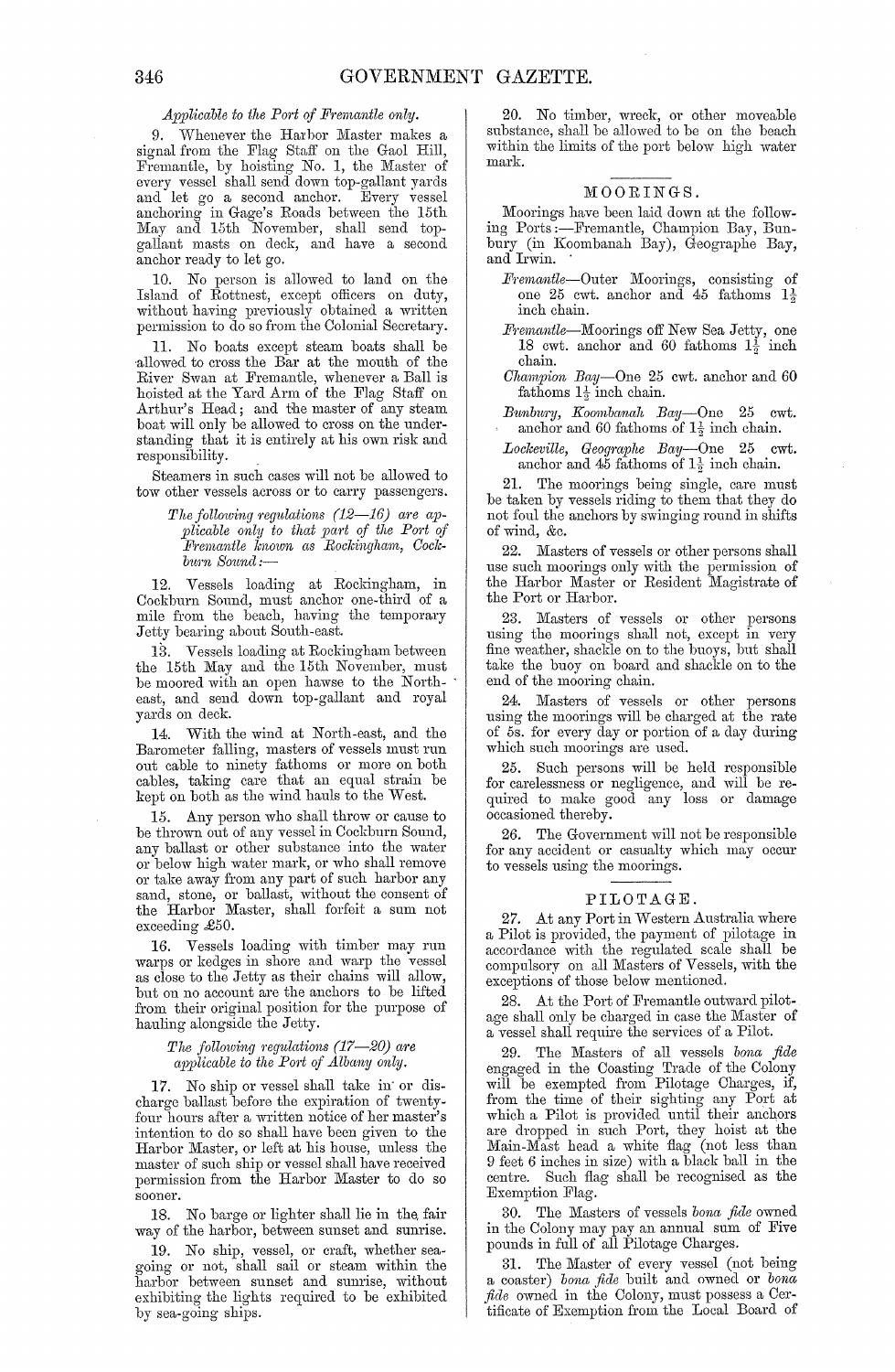this Colony. A charge of Two pounds ten shillings will be made for such Certificate.

Masters of vessels possessing an Exemption Certificate will render themselves liable to pilotage if they fail to fly the "Exemption Flag" in the manner pointed out in Regulation No. 29.

33. n'Iasters of *bona fide* Coasters who do not fly the" Exemption Flag," in the manner pointed out in Regulation No. 29, will render themselves liable to a fine.

#### LIGHT DUES.

34. All vessels (except vessels of War and vessels chartered by Her Majesty) arriving from beyond seas shall be chargeable with Light Dues at all ports in Western Australia where lights are provided, and at the rate of twopence per ton, inwards and outwards, on their registered tonnage,-to be ascertained according to the Merchant Shipping Act.

35. The Master of any vessel who has paid Light Dues at any one port in Western Australia, and who may desire to visit other ports in the Colony for the purpose of loading or unloading thereat, will be furnished with a Certificate from the Collector of Customs, which Certificate shall free him from payment of Light Dues at any other port in Western Australia for a period of three months from the date thereof, provided no voyage be made to any place outside the Colony within such three months.

36. The owners of vessels *bona fide* engaged in the Coasting Trade of the Colony may agree with the Collector of Customs at Fremantle to compound the payment of Light Dues by one annual payment in accordance with the followin scale:-

|                                                                                       |   | $\mathcal{Z}$ s.d. |     |
|---------------------------------------------------------------------------------------|---|--------------------|-----|
| Vessels under ten tons<br>$\ddotsc$                                                   |   | $^{(1)}$           |     |
| Vessels over ten and under twenty tons                                                |   | 110                | - 0 |
| Vessels over twenty and under thirty tons                                             | 2 | $\Omega$           | - 0 |
| Vessels over thirty and under forty tons                                              |   | 2 10               | - 0 |
| Vessels over forty and under fifty tons $\dots$ 3 0                                   |   |                    | - 0 |
| Vessels over fifty tons<br><b>Contract Contract Contract</b><br>$\ddotsc$<br>$\cdots$ |   | 50                 |     |

The Collector of Customs shall in every such case furnish the master with a Certificate that the vessel named therein is free from payment of Light Dues till the 31st day of December then next ensuing, and no longer.

Applicants prior to the 30th June in any year will be required to pay the full rates; those subsequent to that date will only be required to pay one moiety.

Masters of Coasters not availing themselves of this privilege will be required to pay Light Dues at the rate of two-pence per ton inwards and outwards.

#### TONNAGE DUES.

37. The Masters of all vessels arriving from beyond seas, with cargo beyond one-fourth in extent of their registered tonnage, will be charged three-pence per ton on their registered tonnage.

38. The Masters of all vessels arriving from beyond seas, with cargo less than one-fourth in extent of their registered tonnage, will be charged three-pence per ton on the cargo landed.

39. The Masters of all vessels clearing out for parts beyond seas, with cargo beyond onefourth in extent of their registered tonnage, will be charged three-pence per ton on their registered tonnage.

40. The Masters of all vessels clearing out for parts beyond seas, with cargo less than one-fourth in extent of their registered tonnage, will be charged three-pence per ton on the cargo taken away.

41. The following vessels will be exempt from Tonnage Dues :-

- (I.) All vessels *bona fide* engaged in the Coasting Trade of this Colony.
- (n.) All vessels of War and all vessels chartered by Her Majesty.
- (m.) All vessels in ballast.
- $(iv.)$  All vessels in distress: and in such case seeking repair or provisions.

42. The Master of any vessel who has paid Tonnage Dues at anyone port in Western Australia, and who may desire to visit other ports in the Colony, for the purpose of loading or unloading thereat, will be furnished with a Certificate by The Collector of Customs, which Certificate shall free him from payment of Tonnage Dues at any other port in Western Australia for a period of three months from the date thereof, provided no voyage be made to any place outside the Colony within such three months.

No. 232.-C.S.O.

*Colonial Secretary's Office,*<br>Perth, 23rd December, 1878. *Perth, 23rd December, 1878.* 

THE following General Regulations for the<br>management and use of all Public Jetties management and use of all Public Jetties at the several Ports of the Colony (excepting Albany), which were framed by the Governorin-Council, on the 21st instant, in accordance with the provisions of the 42nd Victoria, No. 18, are published for general information.

By His Excellency's Command, ROGER TUCKF<sup>D.</sup> GOLDSWORTHY, Colonial Secretary.

General Regulations for the management and use of all rublic Jetties at the several Ports of the Colony of Western Australia, framed by the Governor of the said Colony, in Executiye Council, in accordance with the provisions of the Act 42 Victoria, No. 18.

1. Goods may be landed or shipped at the Public Jetties at Fremantle and the out-ports, during any hour after sunrise and before sunset, excepting goods unshipped from vessels arriving from parts beyond seas, which must be landed in accordance with the 31st section of the Customs Ordinance. No vessel, cargo, or other boat or flat shall be made fast or be suffered to be alongside such jetties for the purpose of discharging or taking in cargo after sunset or before sunrise, and no such vessels, boats, or flats whatever, other than such as are at the time landing or embarking passengers shall remain alongside, or hang to such jetties after sunset or before sunrise, except by special permission from the officer in charge of the jetty.

 $2.$  Such vessels, boats, or flats shall not be fastened to any part of such jetties, except to such ring bolts or other fastenings as are or may be provided for the purpose; and such vessels, boats, or flats shall not be alongside such jetties, unless so fastened. All such vessels, boats, or flats so fastened, shall also be anchored or moored in such manner as to relieve such jcttics as much as possible from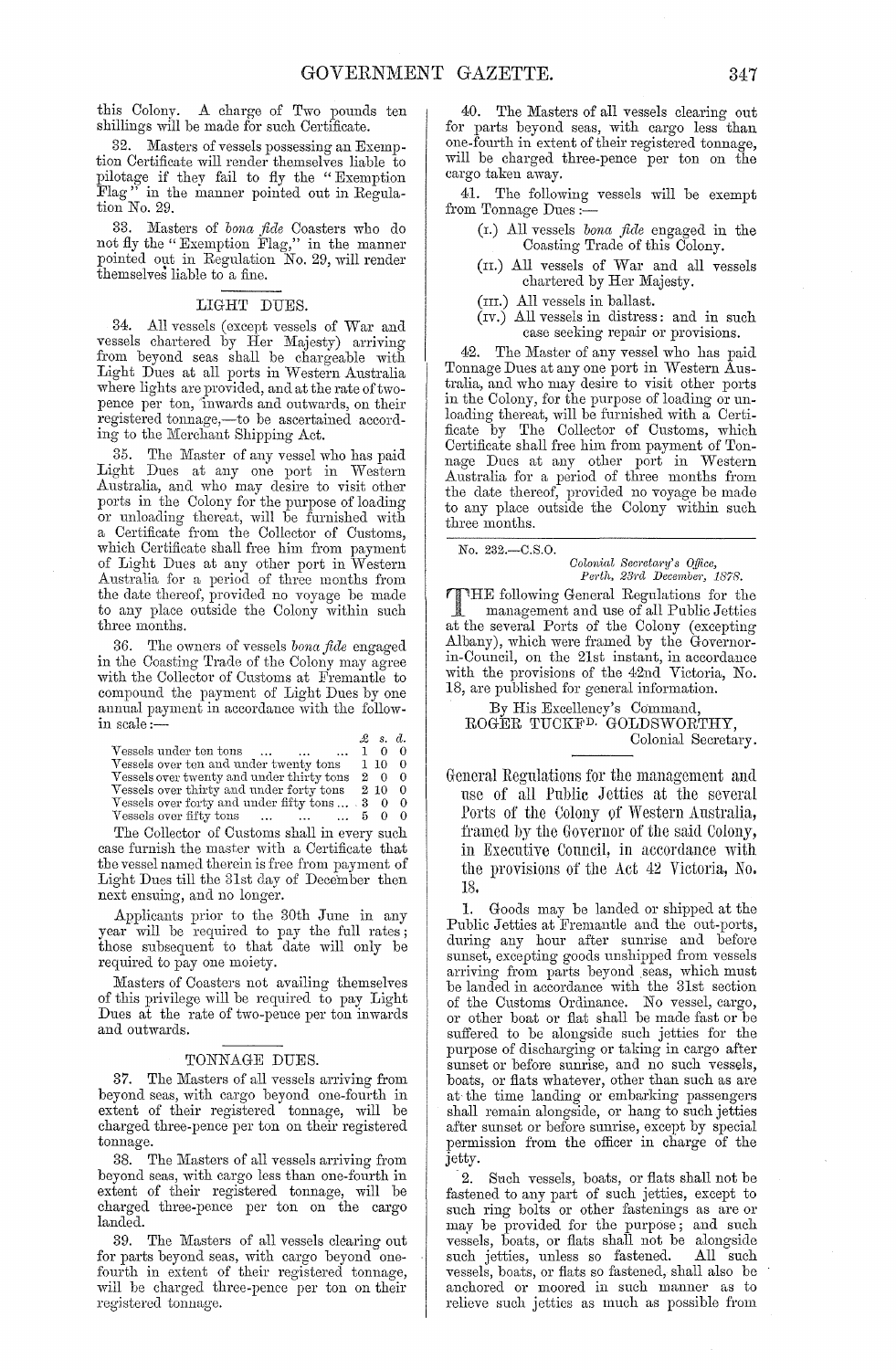the weight of such craft; and in no case shall more than *one tier* of such vessels, boats, or flats lie alongside or be fastened to any such jetties, or be moored or fastened to' other vessels, boats, or flats lying alongside of any such jetties, except on special permission of the officer in charge of the jetty.

Such vessels, boats, or flats shall not be moored or so fastened as aforesaid, except for the purpose of loading or unloading, nor for any longer period during the authorised hours than shall be reasonably required for such purpose.

4. Passenger boats only may lie alongside the steps on such jetties, and for no longer period than may be necessary to embark or disembark passengers.

5. All such vessels, boats, or flats lying alongside any such jetties shall, on the approaeh thereto of a passenger steamer, be hauled off to a sufficient distance to enable her to disembark or embark passengers.

6. No person shall fish on such jetties, to the obstruction of the traffic.

7. Stones, bricks, clay, sand, lime, coals, coke, or other fuel (except in bags) shall not be landed or placed on snch jetties, except imported bricks or paving stone, which latter must be removed immediately. Firewood may be tmcked on such jetties for the use of passenger steamers and other vessels or boats, and taken direct from the truck to the vessel. No goods shall be handed over the rails of such jetties.

8. Tramways and trucks provided for the use of such jetties shall, where so provided, be used for the transit of goods, chattels, and merchandize, on, to, and from such jetties. Bullock or horse teams, or any wheeled vehicle drawn by any quadruped or quadrupeds, shall not be driven on or permitted to go on any such jetty. Persons riding on horseback on such jetties shall proceed at a foot's pace.

Gunpowder shall not be landed or left on such jetties without a keeper, nor without being well covered with a tarpaulin, and shall be removed with all possible despatch.

10. All goods trucked on such jetties must be carefully removed from the trucks, and not shot off them.

11. No stones or other kind of substance whatever, shall be thrown into the water from such jetties.

12. No person shall make fast any tackle, purchase, or other gear, to any part of the cranes placed at the ends of the jetties, except such gear as is furnished by the Government for the working of the crane.

13. Not more than one ton shall be lifted with single half-inch chain, or two tons with a single block added. On a single five-eighth chain not more than 33 cwt. shall be lifted, or 66 cwt. with one single block. For heavier weights the number of parts of the chain shall be increased in proportion to the weight to be lifted; but not more than five tons shall be put upon any crane without special arrangements with the officer in charge of the jetty.

Any steam vessel plying on the coast of this Colony shall be permitted to lie alongside any jetty for the purpose of discharging and taking in cargo at all hours of the day and night, consistently with the Regulations.

15. All steamers when lying at a jetty shall have and use two up-and-down fenders made of rope, and outside the up-and-down fenders a fore and aft rope fender of sufficient length and thickness to keep the guard streak entirely clear of the fender piles.

16. No goods are to remain on the jetties for more than 24. hours, or on the platforms for more than 48 hours.

17. In cases where special permission is granted by the Collector, or Principal Officer of Customs, for the landing of goods from beyond the seas on the beach, no wharfage eharges will be levied as are chargeable on goods landed at the sea jetties.

18. When the officer in charge of the jetty may deem it unsafe, through stress of weather, for a vessel to remain alongside a jetty, he shall direct the immediate removal of such vessel.

All foreign-going vessels shall be moored alongside the jetties by the officer in charge of the jetty, in such position as may be indicated by such officer, who will, if necessary, direct the removal of other craft for that purpose.

20. In the event of any vessel or vessels being moored alongside any of the jetties in such way as to exclude any other vessel or vessels whose owners or masters wish also to moor her or them alongside consistently with the Regulations, the ofiicer in charge of the jetty has power hereby to order the removal of such vessel or vessels to another berth or berths, and thus afford a berth or berths for such vessel or vessels so wishing to moor alongside such jetties.

21. The app'roaches to the jetties shall be used only by persons to whom the land may be allotted for wharfage purposes, and the officer in charge thereof is empowered to order unauthorised persons to vacate the same forthwith. No goods shall remain on the approaches to the jetties for a longer period than 48 hours.

Consignees and shippers will be required to pay a charge of one shilling and sixpence per ton on all goods landed or shipped at the jetties, such charge including all labor in trucking on the jetties and platforms. The tonnage to be computed according to the following scale of measurement;-

Potatoes in bags Salt in bags Hay in pressed bales Iron ware (not in cases) Lead ore Coal Stone or sand hallast Bone dust in bags Sheet lead or lead piping not in cases Sandalwood

at Is. Gd. per ton of 2240 lbs.

Bran and Flour (in bags) at 1s. 6d. per ton of 2000 lbs.<br>Barley, Oats, Wheat,  $\begin{array}{c} \right\}$  at 1. 6d. per ton of Maize, Pollard  $\end{array}$  ten bags. Barley, Oats, Wheat,  $\left\{\n\begin{array}{c}\n\lambda \\
\lambda\n\end{array}\n\right\}$  at 1. 6d. per ton of Maize, Pollard  $\left\{\n\begin{array}{c}\n\lambda\n\end{array}\n\right\}$ 

Timber cases and hales at Is. Gd. per ton of 40 cubic ft. Wine and Spirits in (qr-casks) at Is. Gd. per ton of 8 qr-casks.

Beef and Pork (in tierces) at 1s. 6d. per ton of 6 tierces.<br>Bottled beer (in casks) at 1s. 6d. per ton of 8 casks.<br>Flour, Beef and Pork ( in barrels) at 1s. 6d. per ton<br>of 8 barrels.

Bottled beer (in cases) at 1s. 6d. per ton of 8 cases. Beer (in barrels) at 1s. 6d. per ton of 6 barrels.<br>Beer (in hhds.) at 1s. 6d. per ton of 4 hhds.<br>Water (in hhds.) at 1s. 6d. per ton of 5 hhds.<br>Wool in bales at 1s. 6d. per ton of 4 bales.<br>Chaff in bales at 1s. 6d. per to Lime in bags at Is. Gd. per ton of 10 hags. Hides at Id. each.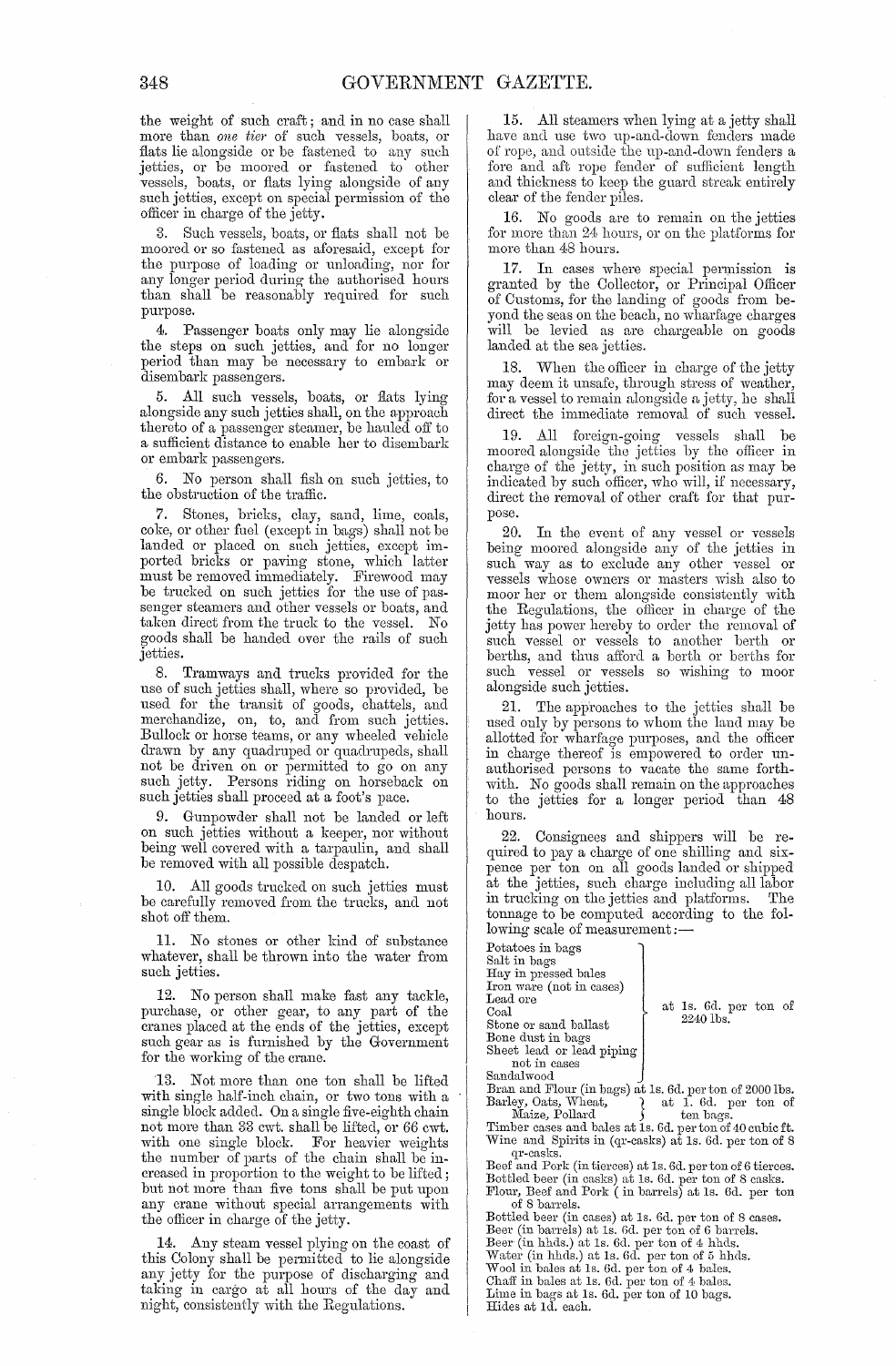Empty hhds. at 2d. each.

Gunpowder (in kegs) at Is. per tup of 16 kegs, each 281bs.

Gunpowder (in cases) at Is. per tup of 16 cases. Horses at 9d. each.

Cows and heifers at 9d. each.

Bulls and steers at 9d. each. Pigs at Id. each.

Sheep at Id. each.

Smallest charge for any packet, 3d.

Under  $\frac{1}{2}$  a ton, 6d.

Over  $\frac{1}{2}$  a ton, at the rate of 1s. 6d.

All goods not enumerated in the foregoing scale to be charged at 1s. 6d. per ton of 40 cubic feet, or in cases of dead weight 1s. 6d. per ton of 2240lbs.<br>Passengers embarking or disembarking at any jetty will not be required to pay jetty dues on any

articles of personal baggage carried in the hand.

Approved,

# H. ST. GEORGE ORD,

Governor, In Council, 21st Dec., 1878.

#### NOTICE.

Any person (or persons) violating the foregoing Regulations, is liable, on conviction, to forfeit and pay any sum not exceeding Twenty pounds. 42 Victoria, No. 18.

By His Excellency's Commancl, ROGER TUCKF<sup>D.</sup> GOLDSWORTHY, Colonial Secretary.

No. 229.-C.S.0.

*Oolonictl Secretary's Office,*  Pe1't7~, 23j'u *December, 1878.* 

HIS Excellency The Governor has been pleased to appoint the following Officers to form "Licensing Boards" at the undermentioned Ports, for the granting of licenses under the provisions of "The Boat Licensing Act,  $1878, '$ <sup>r</sup> (42nd Vict., No. 24) :-

> *P01't of Premantle.*  The Resident Magistrate.<br>The Superintendent of Water Police. The Harbor Master.

# Port of Geraldton.

Government Resident. Inspector of Police of the District. C. Mason, Esquire, C.E.

*Fort of B1.nb1wy.* 

The Resident Magistrate.<br>The Inspector of Police of the District. Thos. H. Lovegrove, Esquire, J.P.

*Port of Vasse.* 

The Resident Magistrate. 'I'he Inspector of Police of the District. Joseph Cookworthy, Esquire, J.P.

#### *Port of Albany.*

The Government Resident. The Harbor Master.

The Clerk and Landing Waiter.

#### *Port of Oossack.*

The Government Resident. Pemberton Walcott, Esquire, J.P. C. S. Bompas, Esquire, J.P.

By His Excellency's Command, ROGER TUCKFD. GOLDSWORTHY, Colonial Seeretary.

No. 227 .- C.S.O.

*Colonial Sec;·eta;·y.'* s *QtJice, Perth, :23rcl December, 1878.* 

IS Excellency the Governor has been pleased to direct the publication, for general information, of the Finding of the Court held under the provisions of the 28th Victoria, No. 2, on the 6th instant, for the purpose of enquiring into the circumstances connected with the wreck of the brigantine " Macquarie," at Dirk Hartog's Island.

#### By His Excellency's Command, ROGER TUCKFD. GOLDSWORTHY, Colonial Secretary.

THE Court having duly considered the evidence adduced before them as to the loss of the brigantine "Macquarie," on the 14th of November last, find<br>that the said vessel was wrecked in consequence of<br>striking on the Levillian Shoal, in Sharks Bay, on<br>the said 14th November, and that the cause of the<br>vessel striking on th

> GEORGE ELIOT, Sub-Collector of Customs. CHARLES CROWTIIER, J.P.

I agree with the above finding. THOMAS CUSIN,

Nautical Assessor.

Approved and confirmed,

H. ST. GEORGE ORD, Governor.

21st December, 1878.

No. 228.-C.S.0.

TENDERS ACCEPTED for 1879.

## *Oolonial Sec'reta;'Y's QtJice,*  Perth, 23rd December, 1878.

Annual Supplies. *Albany.* 

Hassell, J. F. T., @ various prices.

McKail, & Co., Firewood for Breaksea Island,  $@$  22s. per cord.

*Bunbury.* 

Hay, Mary, @ various prices.

#### *F1·ernantle.*

Pearse, W. S. & G., Fresh and Salt Meat, @  $4\frac{1}{2}d.$  per  $1b.$ 

#### *(Je?·uldton.*

Armstrong, A. W., Fresh Meat @  $4\frac{1}{2}d$ . per  $\mathbbm{b}$ . Gale, Monger, & Co., @ various prices. vVhitehouse, C., Firewood @ 14s. per cord.

*Newcastle.* 

Monger, C. S., @ various prices.

Murphy, Felix, Firewood  $@$  9s. per cord.

#### *Perth.*

Osborne, W., Fresh and Salt Meat,  $@ 4\frac{1}{2}d$ . per ID.

Shenton, George, @ various prices.

#### *Vasse.*

Lockhart, R., @ various prices. Hay, Mary, Kerosene Oil @ 2s. 6d. per gallon.

#### *Yodc.*

Edwards, W., @ various prices. Monger, Geo., Firewood  $\bar{\omega}$  9s. 9d. per cord.

By His Excellency's Command,

ROGER TUCKFD. GOLDSWORTHY, Colonial Secretary.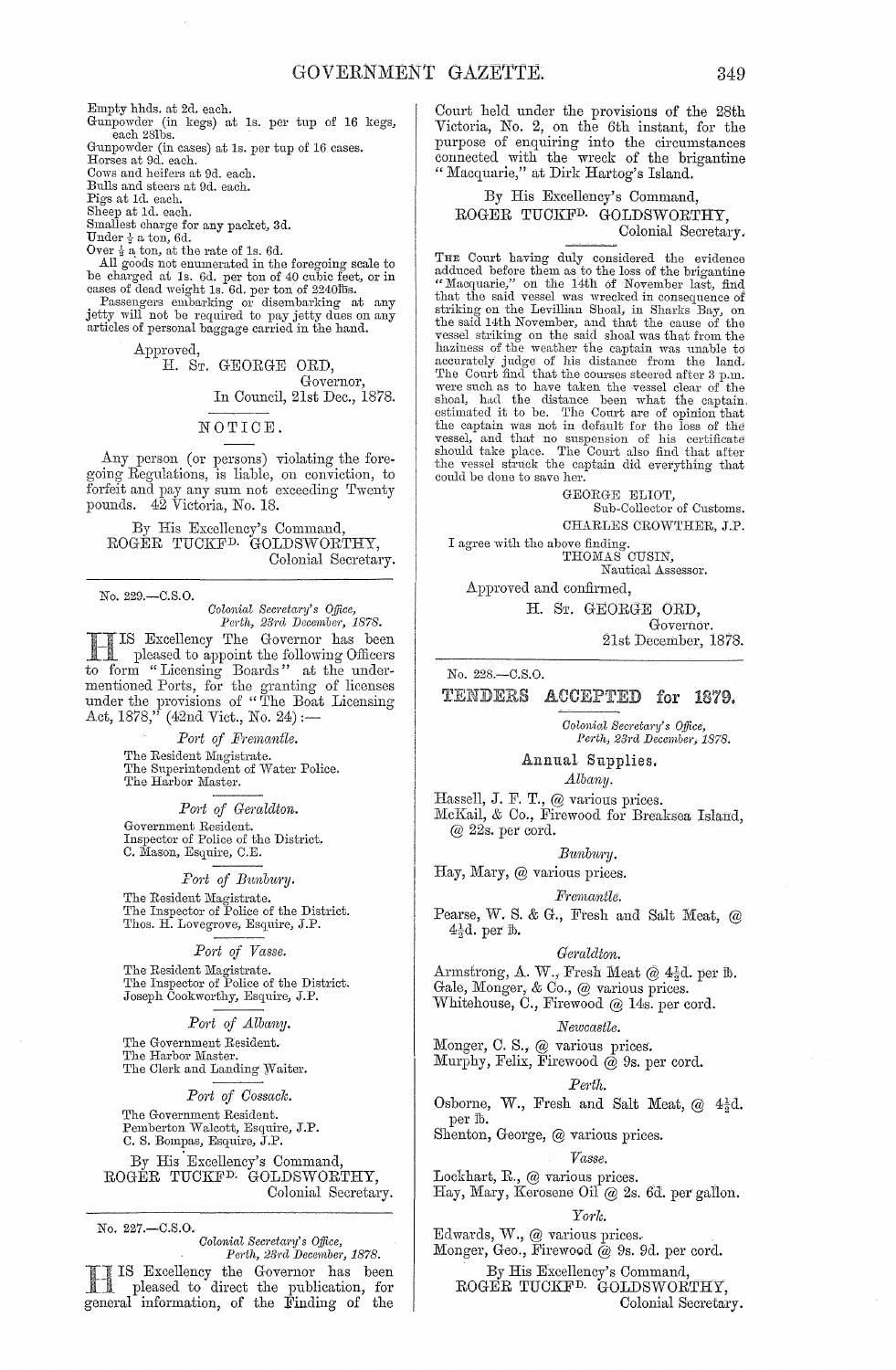## No. 233.-C.S.O.

*Colonictl Secreta;'Y's Office, Pel·th, 23rcl Decembm', 1878.* 

'l'ENDERS (~mdorsed "Tender for Trucking,") will be received at this Office until noon of Saturday, the 28th December, 1878, from persons willing to undertake the Trucking on Fremantle Jetties for one year, from 1st day of January, 1879, (or for a period not exceeding three years), in accordance with rates and terms specified in Clause 22 of the Jetty Regulations, published in this day's issue of the  $Government$ *Gazette.* 

The Government do not bind themselves to accept the highest or any tender, and will Tequire the guarantee of two responsible persons for the due performance of the Contract.

Forms of Tender may be had on application to the various Resident Magistrates, and at the Public Offices, Perth; and no tender will be entertained unless rendered on the prescribed form.

By His Excellency's Command, ROGER TUCKFD. GOLDSWORTHY, Colonial Secretary.

No. 230.-C.S.0.

 $Colonial$  Secretary's Office,  $Perth$ , 23rd *December*, 1878.

THE Tenders for General Supplies (both Colonial and Convict) at Fremantle and Rottnest, for the year 1879 being considered too high in price; Fresh Tenders (endorsed "Tenders for Supplies,") will be received at this Office until noon of Saturday, the 28th December, 1878, from persons willing to supply the articles enumerated under the head of General Supplies in the notice which was issued from this Office, on the 6th November last, No. 189, C.S.O., and inserted in the *Gazette* of the 12th ultimo.

Tenders for Convict Service are required for Fremantle Station only.

Special attention is called to the fact that the articles are to be delivered by the Contractor at the places mentioned.

The Government do not bind themselves to accept the lowest or any tender, and will require the guarantee of two responsible persons for the due performance of the Contracts.

By His Excellency's Command, ROGER TUCKFD. GOLDSWORTHY, Colonial Secretary.

#### Appointment.

(Under the Act 35 Vic., No. 3).

H IS Honor the Chief Justice has been pleased to appoint Edward Hart, of Commercial Bank Chambers, No. 22, Collins Street, West Melbourne, Victoria, a Commismissioner to administer Oaths and to take and receive Affidavits, Declarations, &c., to be used in the Supreme Court of Western Australia; also to take acknowledgments of Deeds executed by Married Women.

JAMES COWAN,

Master Supreme Court.

Supreme Court Office, Perth, 19th December, 1878.

# WESTERN AUSTRALIAN RAILWAYS.

## EASTERN LINE.

( FIRST SECTION.)

*Depa;·tment of Public WO;'ks, 1'e;,th, 3rd Decembe)', 1878.* 

TUENDERS will be received at this Office up<br>to noon on Monday, the 21st April, 1879,<br>for the construction of a Line of Beilway befor the construction of a Line of Railway between the Port of Fremantle and Guildford, being a distance of 20 miles or thereabouts.

Plans and Specification can be seen at this Office on and after Monday, the 20th January, and at Melbourne and Adelaide at a place and on a date which will be duly announced.

Printed Specifications will be obtainable at Three Guineas each.

Each Tender must be accompanied by a Bank Deposit Receipt for £1,000, in favor of the Commissioner of Railways.

The Government do not bind themselves to accept the lowest or any Tender.

> JAS. H. THOMAS, Commissioner of Railways.

#### DEPARTMENT OF LAND TITLES.

#### $\frac{101}{1878}$  Transfer of Land Act, 1874.

TAKE NOTICE that John Franklin M'Mullen of Melbourne in the province of Victoria Inspector and General lYlanager of the Union Bank of Australia has made application to be certificated as the owner of an estate in fee simple in possession in the following parcel of land situate in the town of Albany viz :—

#### *Buildin,q Allotment S 33*

as the same is described in the maps and books of the Survey Office and is of record therein.

The allotment is situate at the corner of York and Stirling Streets.

AND FURTHER TAKE NOTICE that all other persons claiming to have any estate right title or interest in the above land are hereby required to lodge with the Registrar of Titles on or before the 15th day of January next a *caveat* forbidding the same from being brought under the Act.

J. C. H. JAMES, Commissioner of Land Titles.

16th Dee. 1878.

 $Government$  Resident's Office, *Albany, 10th December, 1878.* 

IL ICENSES to shoot Wild Horses, in the neighborhood of Kalgan River, in the neighborhood of Kalgan River, in the Plantagenet District, have been granted to the undermentioned persons for the year  $1879$  :-

> Albert Y. Hassell Arthur W. Hassell Abraham Harsum  $\frac{\text{Jackey}}{\text{Billy}}$  Natives.

> > G. E. C. HARE, Government Resident.

*Comptroller's Qffice,*   $Fremantle, 21st December, 1878.$ 

CERTIFICATE of Freedom has been issued to the undermentioned Convict, whose sentence has expired:-

Reg. No. 10176 Frank Fallon

HIS Excellency the Governor has been pleased to revoke the Ticket-of-Leave of the undermentioned Convict:-

Rag. *No.* 6573 Owen Duffy

JOHN F. STONE, Comptrollor.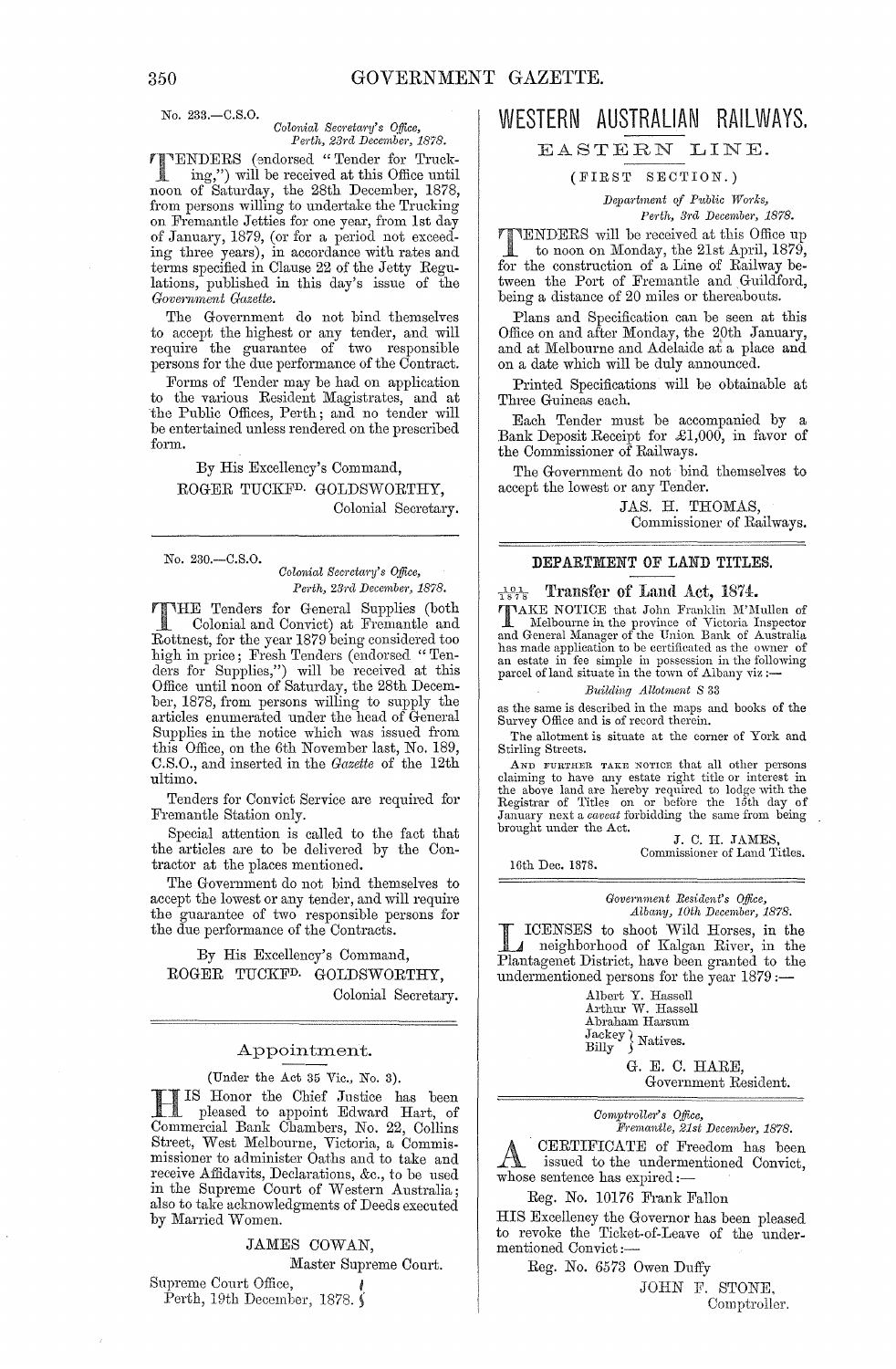*Crown Lands' Office, Perth, 23rd December, 1878.* 

IS Excellency the Governor has been pleased, on the recommendation of the Acting Com-<br>missioner of Crown Lands, to set apart, as Public Reserves, the lands described in the Schedule I missioner of Crown Lands, to set apart, as Public Reserves, the lands described in the Schedule below, for the purposes herein set forth:-

RESERVES.

| Recorded<br>Number. | $\overset{\text{Content.}}{\Lambda}$ . R. P. | Description of Boundaries.                                                                                                                                                                                                                                                                                                                            | Purpose for which made.                  |
|---------------------|----------------------------------------------|-------------------------------------------------------------------------------------------------------------------------------------------------------------------------------------------------------------------------------------------------------------------------------------------------------------------------------------------------------|------------------------------------------|
| 321 A               | $100 \t 0 \t 0$                              | Bounded on the South and West by lines extending<br>East about 5 chains, and North about 25 chains from the<br>North-east corner of Special Occupation License 519.<br>On the North by about 50 chains of the South boundary<br>of Kojonup Location 3; and on the East by a line<br>parallel and equal to the West boundary.                          | For Church of England Glebe,<br>Kojonup. |
| 322 A               | $100 \t 0 \t 0$                              | Bounded on the South and East by lines extending<br>West about 11 chains 50 links to the East boundary of<br>Williams Location 69, and North about 10 chains from<br>the South-west corner of Williams Location 47; the<br>opposite boundaries being parallel and equal. Subject<br>to a road, the position of which will be determined by<br>survey. | For Church of England.                   |

JOHN FORREST, Acting Commissioner of Crown Lands.

# LAND SALES.

*Crown Lands' Office, Perth, 281d December, 1878.*<br>THE undermentioned Allotment of Land will be offered for Sale, at Public Auction, on the date and at the place specified in the Schedule below, at one o'clock, p.m.

| SCHEDULE.         |                |                                                                        |                |                             |  |  |                      |  |  |  |  |
|-------------------|----------------|------------------------------------------------------------------------|----------------|-----------------------------|--|--|----------------------|--|--|--|--|
| Date of Sale.     | Place of Sale. | Description of Lot.                                                    | Number of Lot. | Quantity.<br>p.<br>r.<br>а. |  |  | Upset Price.         |  |  |  |  |
| 1879.<br>9th Jan. |                | $\mid$ Geraldton $\mid$ Geraldton   Sub. $\mid$ 87 $\mid$ 5 0 0 $\mid$ |                |                             |  |  | $\vert$ £3 per acre. |  |  |  |  |

JOHN FORREST, Acting Commissioner of Crown Lands.

#### WESTERN AUSTRALIA.

Meteorological Observations for the week ending 21st December, 1878.

WIND Registered by Mr. Forsyth, Harbor Master, at Arthur's Head, Fremantle; altitude above the sea feet, in Latitude 32° 02' 14" S., Longitude 115° 45' 12" E.

The other instruments registered are placed in the grounds adjoining the Survey Office, Perth; altitude above the sea 47 feet, in Latitude 31° 57' 25" S., Longitude 115° 52' 02" E. MALCOLM FRASER,

| COTAM LAMORIA     |  |
|-------------------|--|
| Surveyor General. |  |

| Week<br>ending. | <b>BAROMETER:</b>                                                             | THERMOMETERS IN SHADE. |               |               | RADIATION<br>THERMO-<br>METERS. |                       | RAIN:   | WIND.                   |                           | DEGREE<br>OF       |                                          |                           | EVAPOR-     |                                   |
|-----------------|-------------------------------------------------------------------------------|------------------------|---------------|---------------|---------------------------------|-----------------------|---------|-------------------------|---------------------------|--------------------|------------------------------------------|---------------------------|-------------|-----------------------------------|
|                 | Mean Reading<br>corrected, and re-<br>duced to sea level,<br>and 32 deg, Fah. |                        | Dry.          |               | Wet.                            | Solar.                | Terres- | Amount<br>in<br>inches. | Horizontal<br>velocity in | General            | HUMIDITY,<br>Saturation<br>$=100$ : mean | CLOUD:<br>Mean<br>amount. | ozoxe: Mean | ATION:<br>Amount<br>in<br>inches. |
|                 |                                                                               | Maxi-<br>mum.          | Mini-<br>mum. | Maxi-<br>mum. | Mini-<br>mum.                   |                       | trial.  |                         | miles, per<br>24 hours.   | direction.         | amount.                                  |                           |             |                                   |
| 21st            | 29.929                                                                        | 86.5                   | 61.0          | 76.8          |                                 | $58.8$ [143.5   55.8] |         | $\mathbf 0$             | 452.9                     | $\text{Southerly}$ | 70                                       | 3.1                       | 5           | 2.07                              |

 $\begin{tabular}{ll} Highest reading of Barometer & 30:115 & 20th \\ Lowest & do. & 29:703 & 18th \end{tabular}$ Highest reading of Barometer 30.115 20th I . I . I . I . W . I . I . I . Highest reading of Barometer 30.115 20th I . Thermometers in shade.  $\left\{\begin{array}{l}\text{Maximum Dry } 94.3 \text{ 18th} \\ \text{Minimum Dry } 55.8 \text{ 16th} \end{array}\right.$ 

The Observations are taken at 10 a.m., (excepting Barometer, which is registered at 12 a.m.)

M. A. C. FRAsER, Observer.